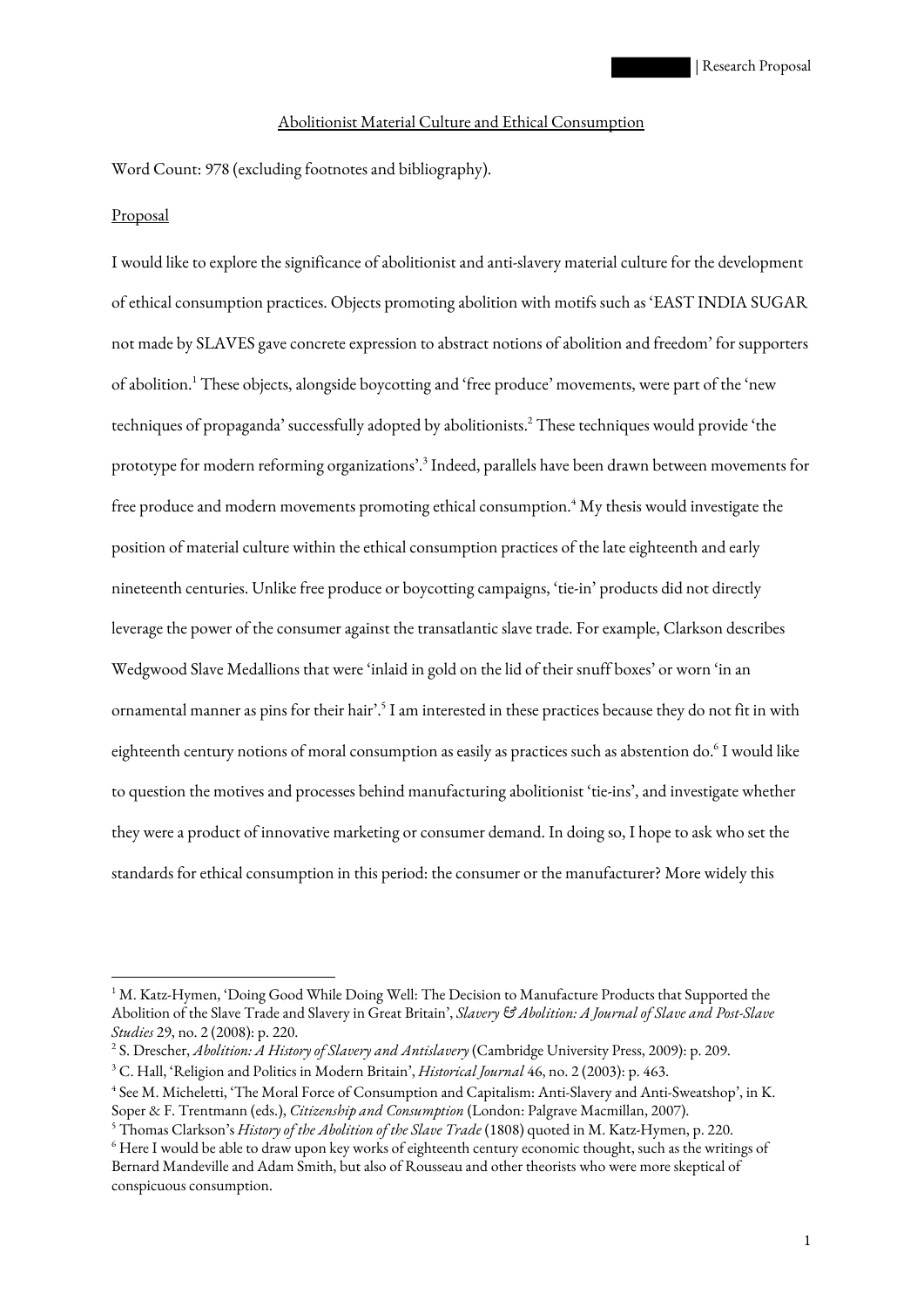thesis would make a case for treating consumer preferences, such as morality, as endogenous to histories of consumption.

Historians of the consumer revolution have documented the ways in which manufacturers created consumer demand.<sup>7</sup> My thesis will highlight the role played by innovative businessmen in creating a demand for products advertising ethical practices. By the time of the abolition movement manufacturers had already taken 'commercial advantage of political controversy' to create collections of consumer goods.<sup>8</sup> In examining the decisions made by manufacturers and businessmen to produce abolition 'tie-ins', I will turn to a range of evidence. Many of the makers of abolition ceramics are unknown but their origin has been traced to Staffordshire. In order to make estimates of the processes behind producing and selling 'tie-in' products I would turn to the Stoke on Trent City Archives and the British Ceramics Confederation in the National Archives. While Wedgwood is not the only manufacturer I will be studying, the archival materials detailing the day-to-day running of his business is unparalleled.<sup>9</sup> Therefore, this will be critical in constructing a picture of the decisions behind manufacturing abolitionist consumer goods. It is well-known that Wedgwood's personal commitment to abolition played a significant role in his decision to manufacture the slave medallion.<sup>10</sup> However, in many cases additional motives may have been at play.<sup>11</sup> I would highlight these by constructing a picture of the profitability of abolitionist goods. In doing so, I hope to illuminate how ethical consumption was shaped by manufacturers.

It is also important to recognise the role played by the consumer in generating a demand for 'tie-in' products that advertised their own ethical consumption practices. Berg has argued that many of the technical innovations shaping the eighteenth century were driven by consumer demand.<sup>12</sup> Lewis and Cullis

<sup>7</sup> See McKendrick *et al*., *The Birth of a Consumer Society: The Commercialisation of Eighteenth-Century England*  (1982).

 $^8$  M. Katz-Hymen, p. 221.; This is something that has been explored by the British Museum in 'Pots with Attitude', which has displayed their collection of ceramics decorated with satirical prints.

 $^9$  Archives, including personal correspondence, available at the Wedgwood Museum.

 $10$  It is thought that these medallions were not produced for commercial purposes but rather distributed through the network of the Society for the Abolition of the Slave Trade. The V&A have suggested that Wedgwood himself fronted the significant cost of their production. See V&A, 'Medallion, William Hackwood' (n.d.), http://collections.vam.ac.uk/item/O79580/medallion-hackwood-william/.

 $^{11}$  A. Lewis and J. Cullis have considered the desire to add an attribute to a good which 'consequently competitors now lack' as a motivation in businesses taking on ethical initiatives.

<sup>12</sup> See 'Products of the Nation: Art and Invention' in M. Berg, *Luxury and Pleasure in Eighteenth-Century Britain* (Oxford University Press, 2005): pp. 85-110.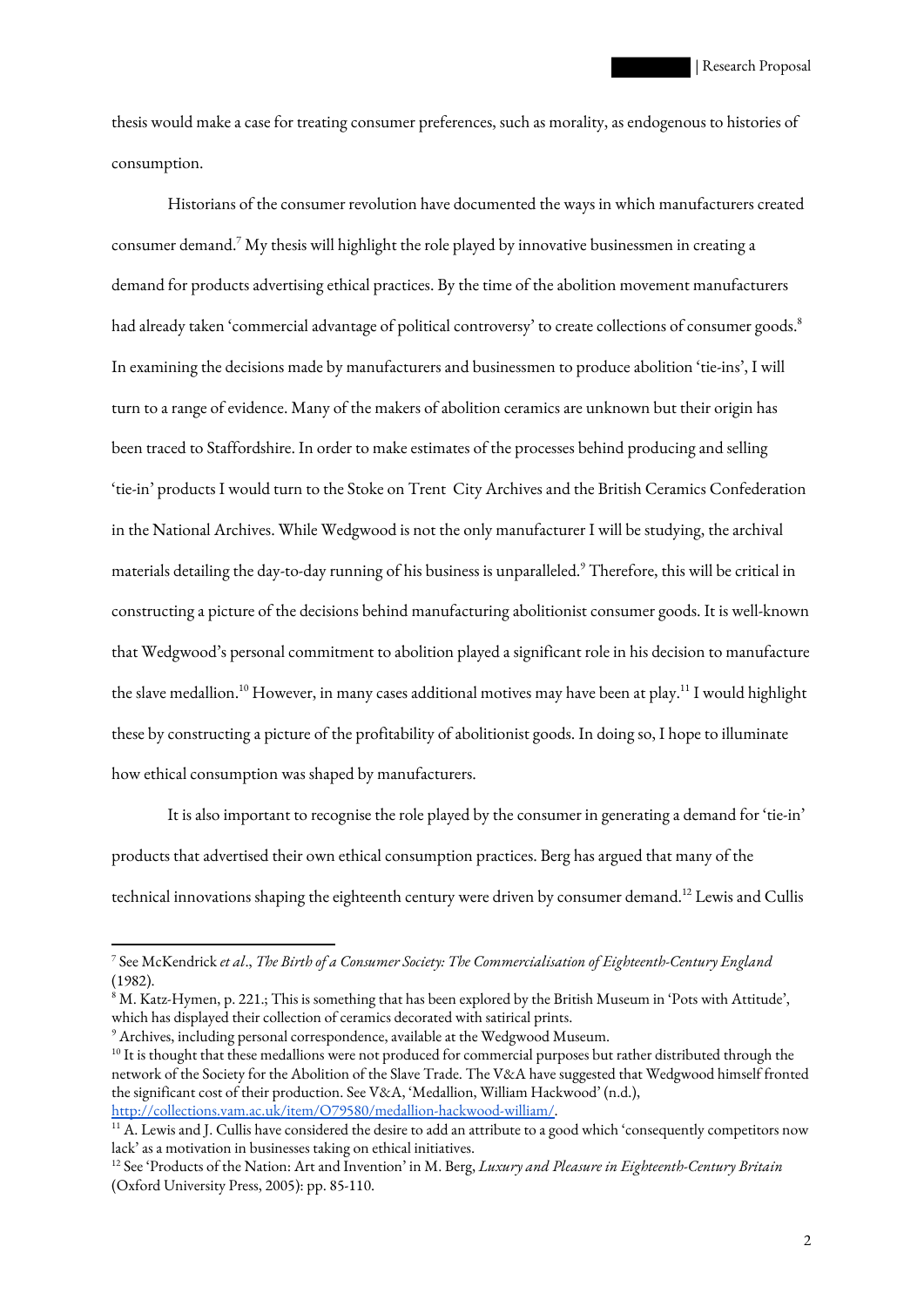have highlighted the importance of recognising the role played by activism and raised consciousness in causing a 'value shift', that in turn created a demand for 'tie-in' Abolitionist products where it did not before exist.<sup>13</sup> As such it is important to consider the role played by practices such as sugar boycotting, which created a visual community of 'virtuous consumers'. Holcomb has estimated that 500,000 Britons 'abstained from the products of oppression'.<sup>14</sup> Sources such as William Fox's pamphlet advocating against the use of slave produced sugar will be useful in understanding how ethical consumption practices were advertised.<sup>15</sup> These can be compared to advertisements for 'East India Sugar Basins'.<sup>16</sup> Here there is also the opportunity to highlight work done by black activists in encouraging popular involvement in abolition. For example, Olaudah Equiano undertook 'nation-wide lecture tours' in which he distributed pamphlets instructing against the consumption of slave sugar.<sup>17</sup> I provisionally argue that abolitionism did not just provide a source of 'commercial inspiration' for businessmen, but through mobilising popular opinion it shaped the way in which consumers thought about forms of ethical consumption.<sup>18</sup>

As an intermediary between the consumer and the manufacturer, the material goods themselves will be at the centre of my thesis. Shaping my thesis around the comparative study of a range of abolitionist 'tie-in' products will allow me to utilise Martin's conceptual framework for histories of consumption which draws together 'makers, buyers, and users'.<sup>19</sup> Using this framework I can account for the role played by both the manufacturers, capitalising upon the political 'moment', and consumers whose participation in petitioning and boycotting movements created demand for 'tie-in' products, in refining forms of ethical consumption. Research by Sussman and Holcomb has recentred studies of abolitionist ethical consumption

<sup>13</sup> A. Lewis & J. Cullis, 'Ethical Investments: Preferences and Morality', *The Journal of Behavioural Economics* 19, no. 4 (1990): p. 402.

<sup>14</sup> J. L. Holcomb, 'Blood-Stained Sugar: Gender, Commerce and the British Slave-Trade Debates', *A Journal of Slave and Post-Slave Studies* (2014): p. 612.

<sup>&</sup>lt;sup>15</sup> Available online through the New York Public Library Collection. Other eighteenth century pamphlets relating to the abolition are available through Jordan Special Collections: 18th Century British Political Pamphlets.

<sup>&</sup>lt;sup>16</sup> Available online through Gale Primary Sources, Slavery & Anti-Slavery, A Transnational Archive, Part I: Debates Over Slavery and Abolition.

<sup>&</sup>lt;sup>17</sup> S. Drescher: p. 218, 221.; an interesting link to investigate here would be Wedgwood's personal correspondence with Equiano which are kept in the Wedgwood archives.

<sup>&</sup>lt;sup>18</sup> M. Katz-Hymen, p. 221.

<sup>19</sup> A. S. Martin, 'Makers, Buyers, and Users: Consumerism as a Material Culture Framework', *Winterthur Portfolio* 28, no. 2/3 (1993): p. 142.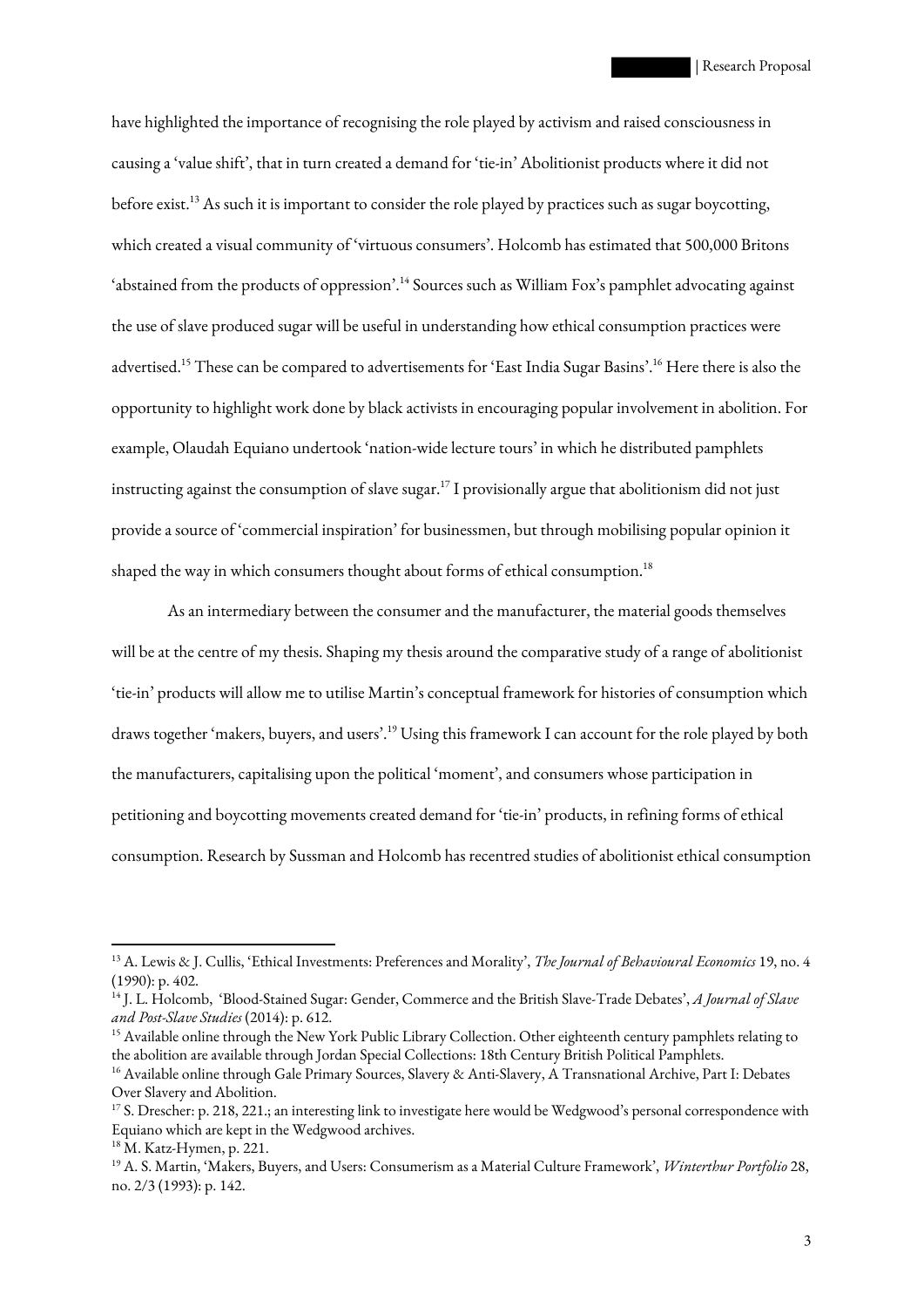within the domestic arena.<sup>20</sup> I hope that a study of the material culture of the abolition will contribute to this. Using these studies along with sources, such as inventories, will allow me to contextualise the way 'tie-in' abolition products would have been used within the home and alongside other practices such as free produce movements.<sup>21</sup> My thesis would make use of the substantial archival collections of abolitionist and anti-slavery material culture located across Britain. These can be in the British Museum, the Wilberforce House Museum and the V&A (to name a few).<sup>22</sup> Written sources, such as the Fair Minute Books of the Committee for the Abolition of the Slave Trade (kept in the British Library), will allow me to create a background picture of the Abolition movement.

I have contacted and and as my preferred supervisors, and they have said they would be willing to co-supervise this topic.

<sup>20</sup> See C. Sussman, 'Women and the Politics of Sugar, 1792' and J. L. Holcomb, 'Blood-Stained Sugar'.

<sup>&</sup>lt;sup>21</sup> There are a wealth of resources documenting eighteenth century households available. For example, T. Murdoch (ed.), *Noble Households: Eighteenth-Century Inventories of Great English Houses* (John Adamnson, 2006). Here I also will be able to draw upon substantial research conducted on the material culture of eighteenth century homes. For example, K. Harvey, 'Barbarity in a teacup? Punch, domesticity and gender in the eighteenth century', *Journal of Design History* 21, no. 3 (2008): pp. 205-221 and M. Hellman, 'Furniture, sociability and the work of leisure in eighteenth-century France', *Eighteenth-Century Studies* 32, no. 4 (1999): pp. 415-445.

<sup>&</sup>lt;sup>22</sup> Other substantial collections of abolition and anti-slavery material culture I will be able to draw upon are held at the International Slavery Museum in Liverpool, the Norwich Castle Museum, the Wedgwood Museum, the Museum of London Docklands, the York Castle Museum, the Bristol Museum, the National Maritime Museum, and the Whitworth Art Gallery in Manchester. Many of these collections have been digitised.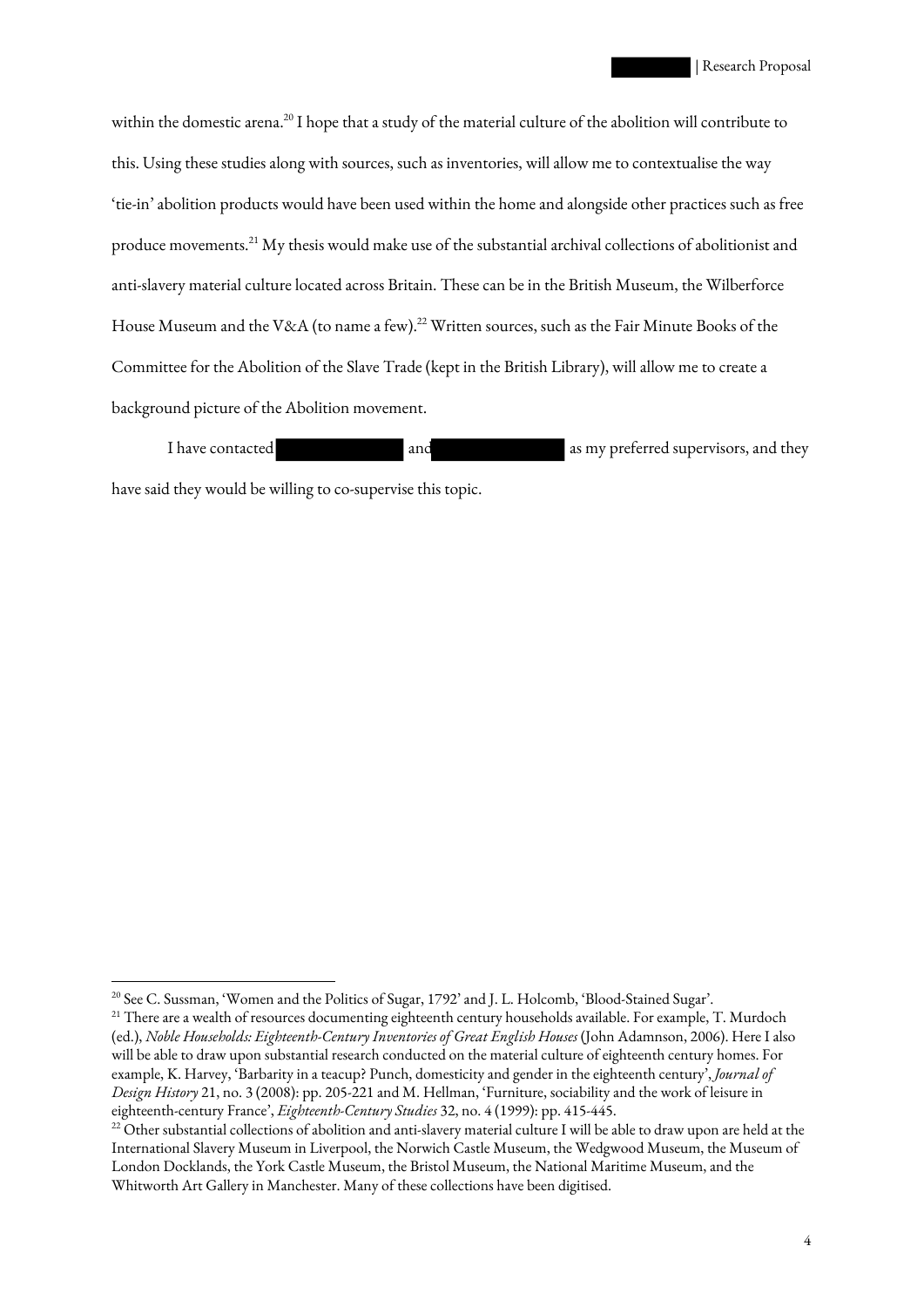## Provisional Bibliography

## *Sources Referenced:*

Library of the Society of Friends Catalogue, B. Henderson, 'East India sugar basins' (ca. 1828),

http://quaker.adlibhosting.com/Details/fullCatalogue/24030, Accessed: 17/07/20.

New York Public Library Catalogue, Wiliam Fox, *An Address to the People of Great Britain, on the utility of refraining from the use of West India Sugar and Rum* (1791), https://digitalcollections.nypl.org/items/510d47e3-a7bc-a3d9-e040-e00a18064a99, Accessed,

15/07/20.

V&A, *Medallion, William Hackwood* (1787),

http://collections.vam.ac.uk/item/O79580/medallion-hackwood-william/, Accessed: 15/07/20.

British Museum, *Sugar Bowl* (c. 1820-30), https://www.britishmuseum.org/collection/object/H 2002-0904-1, Accessed, 14/07/20.<sup>23</sup>

*Secondary Literature:*

- Berg, M., *Luxury and Pleasure in Eighteenth-Century Britain* (Oxford University Press, 2005).
- Brown, C. L., *Moral Capital: Foundations of British Abolitionism* (UNC Press Books, 2012).
- Cherrier, H., 'Ethical Consumption Practices: Co-Production of Self-Expression and Social Recognition', *Journal of Consumer Behaviour* 6 (2007): pp. 321-335.
- Drescher, S., *Abolition: A History of Slavery and Antislavery* (Cambridge University Press, 2009).
- Everill, B., *Not Made by Slaves: Ethical Capitalism in the Age of Abolition* (Harvard University Press, 2020).
- Ferguson, P., 'Pots with Attitude: Political and Satirical Prints on Ceramics', *Enfilade* (2017), https://enfilade18thc.com/2017/12/29/exhibition-pots-with-attitude-political-and-satirical-prints -on-ceramics/, Accessed: 16/07/20.
- Glickman, L. B., '"Buy for the Sake of the Slave": Abolitionism and the Origins of American Consumer Activism', *American Quarterly* 56, no. 4 (2004): pp. 889-912.
- Guyatt, M., 'The Wedgwood Slave Medallion: Values in Eighteenth-Century Design', *Journal of Design History* 13, no. 2 (2000): pp. 93-105.
- Hall, C., 'Religion and Politics in Modern Britain', *Historical Journal* 46, no. 2 (2003): pp. 463-470.
- Harvey, K., 'Barbarity in a teacup? Punch, domesticity and gender in the eighteenth century', *Journal of Design History* 21, no. 3 (2008): pp. 205-221.

 $^{23}$  Although this is estimated to have been produced c. 1820-30, Hull Museums Collection has noted having in their collection an anti-slavery sugar bowl estimated to have been produced in the 1790s, however their collection has not been digitalised.